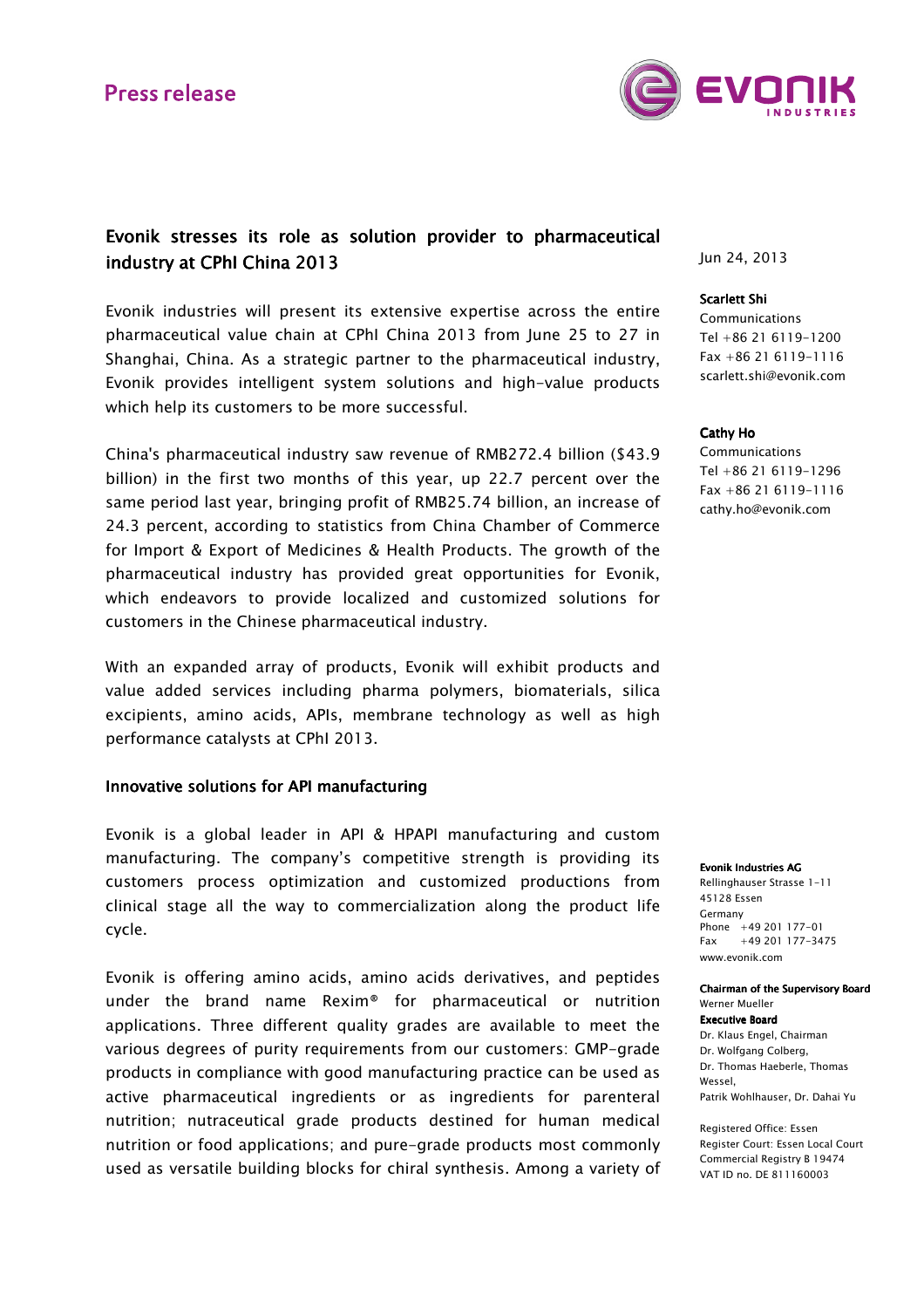

solutions for API manufacturing are Evonik's Noblyst® brand catalysts produced at our plant in Shanghai. Along with our activated base metal catalysts, these products with high activity and selectivity enable the customers in the pharmaceutical industry to improve production yield, and reduce byproducts and precious metal residues in API manufacturing. It will also greatly reduce the production cost for our customers.

Evonik is also a leader in OSN (Organic Solvent Nanofiltration) Membrane technology for process-efficient API manufacturing. With its PuraMem® and DuraMem® membrane product series, Evonik offers highperformance polymeric membranes for applications in a wide range of process solvents. As an alternative or complement to conventional separation techniques such as distillation, chromatography, or crystallization, PuraMem® and DuraMem® allow non-aggressive separation of high-value API. Applications like room-temperature concentration, API purification, or process debottlenecking simultaneously add value and streamline typical multi-step API synthesis.

## Value-added solutions for pharmaceutical excipients

Pharmaceutical excipient is an essential component of drugs which will affect its quality. Over the past years, Evonik has earned good reputation in China's pharmaceutical excipients market for its strict quality control standard and regulatory compliance.

Evonik introduced high-quality pharmaceutical excipients to the Chinese market since the 1990s. EUDRAGIT® polymers- methacrylic copolymers for oral solid dosage forms- are the first product Evonik brought to China. This product could ensure the active ingredients to act at the right time and the right place in the gastrointestinal tract. Evonik has expanded its pharmaceutical excipients product portfolio in recent years, and focuses on providing more customized solutions to pharmaceutical customers. Biodegradable co-lactide for long-acting microspheres is one of Evonik's key products to display at CPhI 2013. Biodegradable medical polymers marketed under the brand names RESOMER® and LAKESHORE BIOMATERIALS™ can be used as biodegradable carriers for active pharmaceutical ingredients (APIs) in long-acting injections and implants that provide therapeutic drug levels to patients over a specific period of time.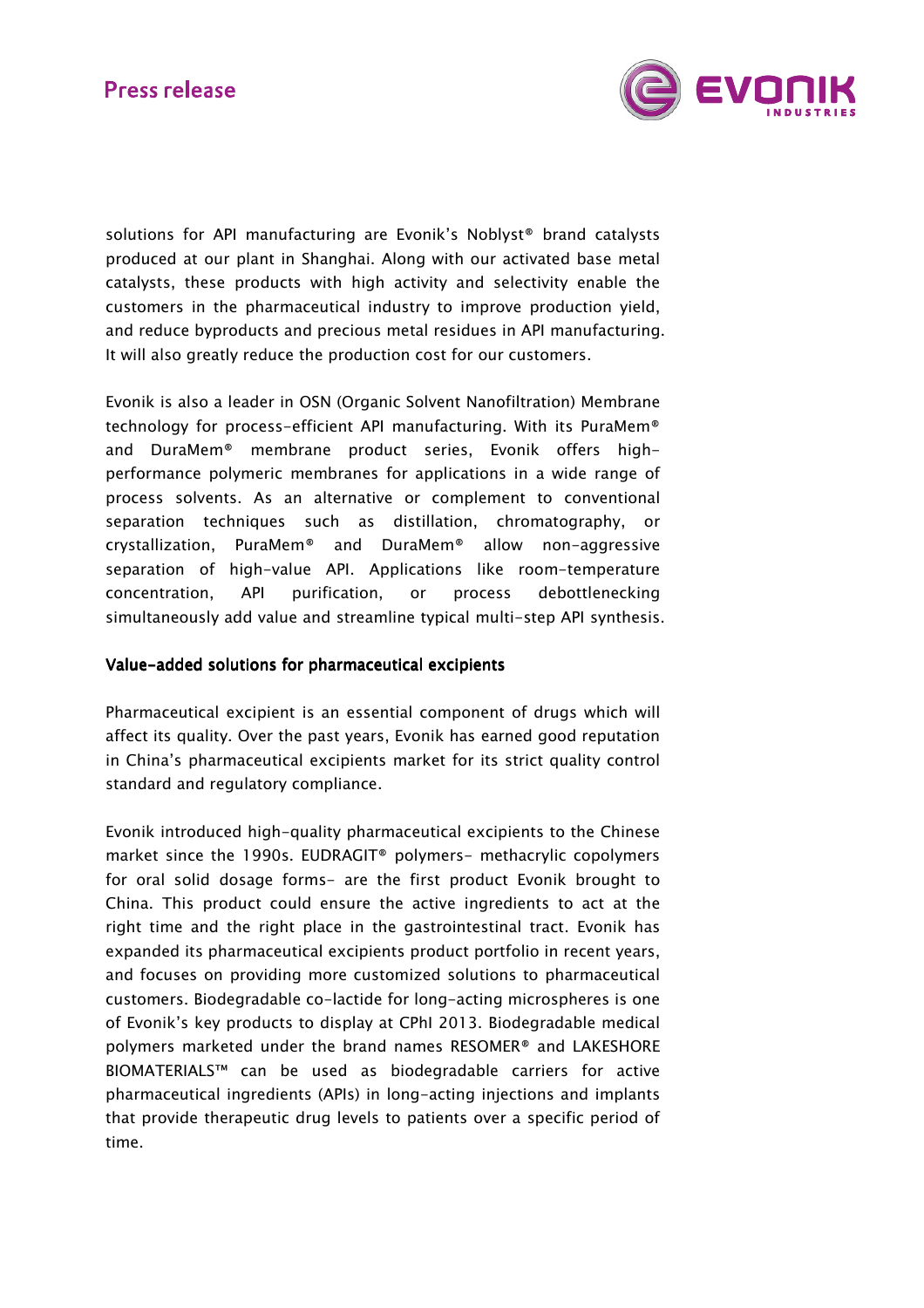

In addition, Evonik's silica products with pharmaceutical grades marketed under the brand names AEROSIL® and AEROPERL® have been widely used. AEROPERL<sup>®</sup> 300 Pharma is the new member of AEROSIL<sup>®</sup> silica excipients family. It is hydrophilic colloidal silicon dioxide and can be used as an excellent absorbent for liquid APIs.

### Increased investments for China's pharmaceutical market

China has become the world's third-biggest pharmaceutical market. The Report on China's Pharmaceutical Market 2012, published by the Social Sciences Academic Press, noted that the country's aging population will give rise to increased demand for medicine, while a fast-growing economy is expected to boost both the social insurance level and people's consumption capacities. According to the report, these factors will help the country's pharmaceutical market expand at an average annual rate of 12 percent by 2020.

Evonik always sees China as one of the most important potential markets. To provide better and prompt formulation services to Chinese customers, Evonik's Health Care business line has established a new technical service center which will be put into operation by the end of 2013. The new laboratory will be 750 sqm, which will be 3 times larger than the current one and will be equipped with instruments for stability test, melt extrusion, more machines for tablet and pellet formulation development and analysis. This new investment, together with our current facilities for oral dosage forms, enable Evonik to provide customers a more completed service package for advanced formulation development.

### **About Evonik**

Evonik, the creative industrial group from Germany, is one of the world leaders in specialty chemicals. Profitable growth and a sustained increase in the value of the company form the heart of Evonik's corporate strategy. Its activities focus on the key megatrends health, nutrition, resource efficiency and globalization. Evonik benefits specifically from its innovative prowess and integrated technology platforms. Evonik is active in over 100 countries around the world. In fiscal 2012 more than 33,000 employees generated sales of around €13.6 billion and an operating profit (adjusted EBITDA) of about €2.6 billion.

Evonik Industries has been producing specialty chemical products in the Greater China region (Mainland China, Hong Kong and Taiwan) since the late1970's; with